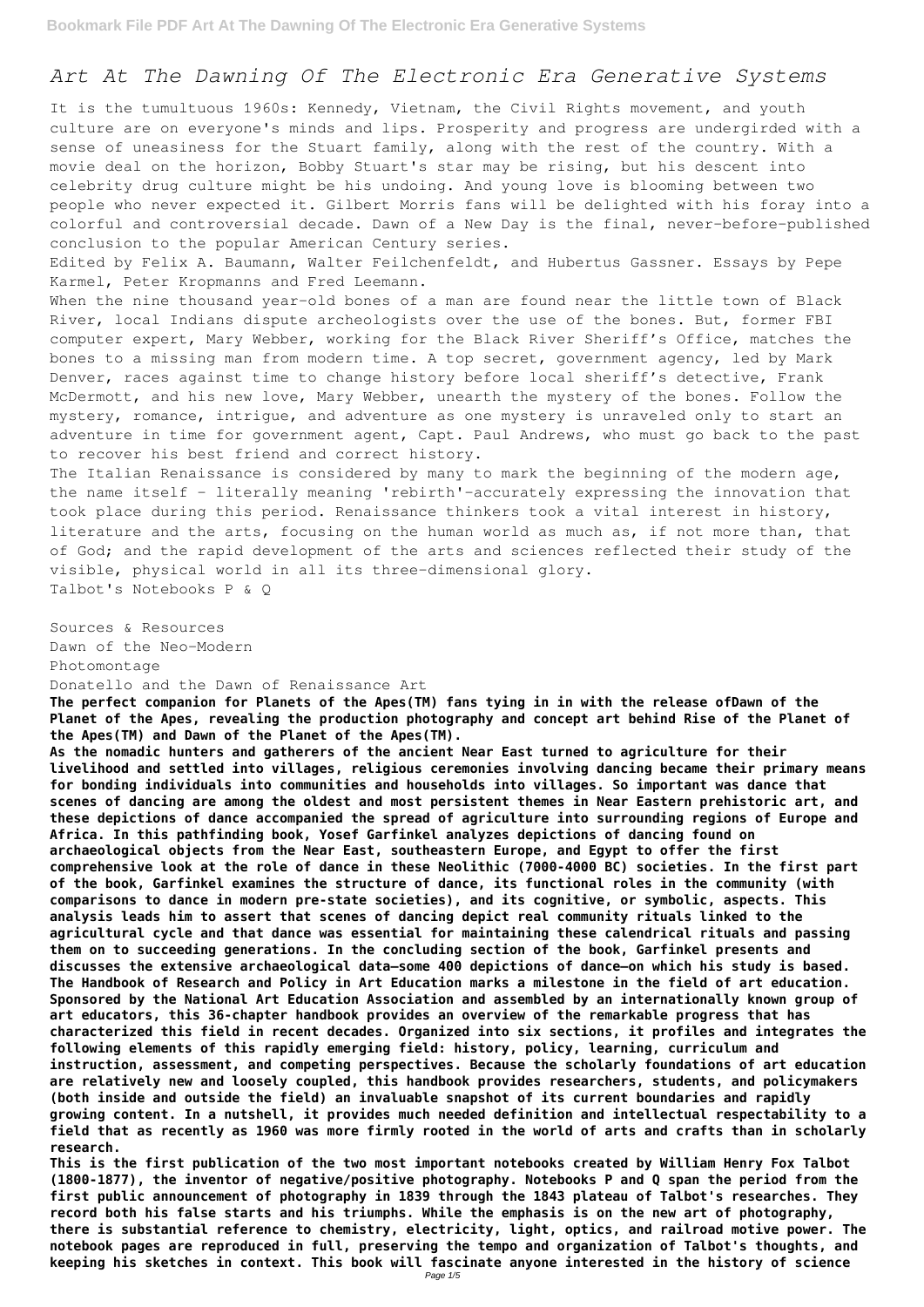## **or technology.**

**Final Fantasy XIV: A Realm Reborn -- The Art of Eorzea -Another Dawn-**

**Dawn of Planet of the Apes and Rise of the Planet of the Apes: The Art of the Films**

**Dawn of the Neo-Modern: Art, Humanism and the Meme**

**Religion in the Upper Paleolithic of Southwestern Europe**

## **At the Dawn of a New Consciousness**

## **The Image of Christ in Modern Art**

Encompasses the research of over 350 of the world's leading Egyptologists

The Cult of Art in Nazi Germany presents a new interpretation of National Socialism, arguing that art in the Third Reich was not simply an instrument of the regime, but actually became a source of the racist politics upon which its ideology was founded. Through the myth of the "Aryan race," a race pronounced superior because it alone creates culture, Nazism asserted art as the sole raison d'être of a regime defined by Hitler as the "dictatorship of genius." Michaud shows the important link between the religious nature of Nazi art and the political movement, revealing that in Nazi Germany art was considered to be less a witness of history than a force capable of producing future, the actor capable of accelerating the coming of a reality immanent to art itself.

Designed as a catalogue for an exhibition at the Rijksmuseum in 1994, this offers a survey of the paintings, drawings, prints, sculpture and applied art produced 1580-1620. The book contains five essays followed by a catalogue which reproduces work from the era along with data on the artists.

Translation of: Geschichte der Kriegskunst im Rahmen der politischen Geschichte.

Art at the Dawning of the Electronic Era

Dawn of the Golden Age

Art, Philosophy and the Birth of the Modern World

The Dawn of a Discipline

The Dawn of Christian Art in Panel Paintings and Icons

The Art of Building at the Dawn of Human Civilization

**This book offers a new, unconventional outlook on architecture, presenting some aspects of its evolution. It demonstrates how prehistoric people developed the art of building when trying to solve increasingly complicated spatial and structural problems. The book shows the activity of building to be in synergy with the parallel advancement of the human ability to think in symbolic and abstract terms. The anthropological approach of this book will allow scientists to formulate the general principles and regularities of the development of architecture within a new field of studies, named the "Ontogenesis of Architecture". The dawning of the day, or, Thoughts on the morning collect Introduction to Art Therapy Northern Netherlandish Art, 1580-1620 The Cult of Art in Nazi Germany France at the dawn of the twenty-first century, trends and transformations Embodiment, How Animals and Humans Make Sense of Things: The Dawn of Art, Ethics, Science, Politics, and Religion** Fearing the actions of a god-like Superhero left unchecked, Gotham City's own formidable vigilante takes on Metropolis's most revered, modern-day savior, while the world wrestles with what sort of hero it really needs. Zack Snyder's Batman v Superman: Dawn of Justice sees Batman and Superman come together for the first time on screen. With these two icons at war with one another, a new threat quickly arises, putting mankind in greater danger than it has ever known before. Batman v Superman: Dawn of Justice: The Art of the Film, takes fans deep into this world, accompanied by insight and interviews with cast and crew, including an afterword by director Zack Snyder. This official companion takes an in-depth look at the artwork and design of 2016's most anticipated movie, including the earliest concept sketches of the Batcave, all the way through the set-building process, to the final version seen on screen. It

**The history of international criminal justice told through the revealing stories of some of its primary intellectual figures.**

**Neo-Modern philosophy at the forefront of psychology and the cutting edge of sociology all within the field of memetics. Modernity, Tecnology and Social Development with Nuclear Fusion and Hydrogen Fuel Cell social energy base and social superstructures. The self and social evoloution. Art, Introspection, culture and the origin and communication of idea through memes. The ego, art and the sublime and social conciousness. The state, ideology, geneology, civil rights, propoganda, the 'underclass' gated communities, Poverty, intelligence, higher education and human flouishing. Social conciousness, memetic and genetic humanism. The Iraq and Afganistan wars, global solidity, autonomy and free-will. The aids visus in africa and technology patents, the unification and moderisation of the second and third world. Dawn of the Neo-Modern is new philosophy for a new millenium.**

**The Italian sculptor known as Donatello helped to forge a new kind of art—one that came to define the Renaissance. His work was progressive, challenging, and even controversial. Using a variety of novel sculptural techniques and innovative interpretations, Donatello uniquely depicted themes involving human sexuality, violence, spirituality, and beauty. But to really understand Donatello, one needs to understand his changing world, marked by the transition from Medieval to Renaissance style and to an art that was more personal and representative of the modern self. Donatello was not just a man of his times, he helped shape the spirit of the times he lived in and profoundly influenced those that came after. In this beautifully illustrated book—the first thorough biography of Donatello in twenty-five years—A. Victor Coonin describes the full extent of Donatello's revolutionary contributions, revealing how his work heralded the emergence of modern art.**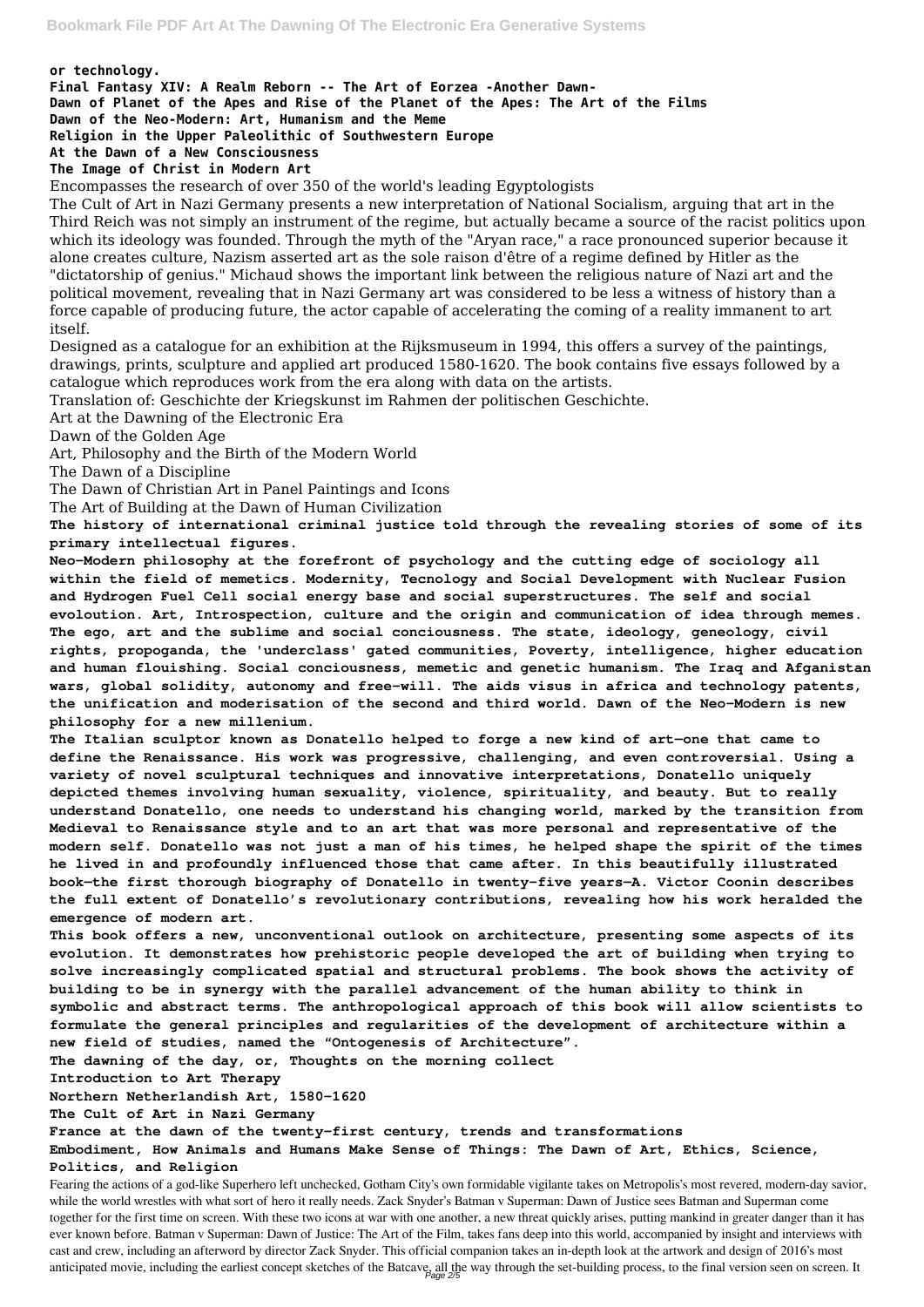explores Metropolis and Gotham City from the streets to the skies and showcases the costumes, weaponry, vehicles, allies and enemies of our two heroes. Packed with stunning concept art, Zack Snyder's storyboards, blueprints, costume detail and behind-the-scenes shots from the set, this book is an invaluable insight into the world of Batman v Superman: Dawn of Justice. BATMAN V SUPERMAN: DAWN OF JUSTICE and all related characters and elements © & ™ DC Comics and Warner Bros. Entertainment Inc. (s15)

A detailed and extensive work covering widely the nature of consciousness, mind control and the dynamics of freedom. Art, Inspiration, Aspiration, Education, Achievement and the 'underclass'. Also touched is Ancient Greek metaphysics, the global unification of ideology and Humanism. Science, faith and Post-Humanism, Memetics as a paradigm & Hyperspatial Physics but most importantly the production of a new, clean, free energy social superstructure. For the keen or enquiring intellectual this is a must read...

This volume presents an overview of major cultural themes in contemporary France. The section on politics deals with the issue of political cohabitation, the evolution of the Communist Party, the environment, social systems and the European Union. In the social arena, the articles encompass the evolution of the family, benefits for the elderly, the education system, and the social implications of graffiti. The changing nature of French identity is brought to light through an analysis of the press and the debate on multiculturalism. A review of cultural issues includes the notion of leisure, the contemporary social novel, the cosmopolitan tradition in French film, and new cultural spaces.The work concludes with perceptions of France from the United States as seen through diplomatic relations and remakes of french films, and a final essay on France. The various articles include numerous bibliographic references and will be of great interest to Francophiles, academics, and students of French language and culture.

Eighteen Generative Systems artists share their experimental electronic images, made at the dawn of the electronic era

Dawn of Egyptian Art

Handbook of Research and Policy in Art Education

Proceedings of the Eighth International Congress of Egyptologists, Cairo, 2000

The Dawn of Art

Fragment of a Parallel Between the History, Literature, and Art of Italy in the Middle Ages

The Golden Avant-garde

**The Image of Christ in Modern Art explores the challenges presented by the radical and rapid changes of artistic style in the 20th century to artists who wished to relate to traditional Christian imagery. In the 1930s David Jones said that he and his contemporaries were acutely conscious of 'the break', by which he meant the fragmentation and loss of a once widely shared Christian narrative and set of images. In this highly illustrated book, Richard Harries looks at some of the artists associated with the birth of modernism such as Epstein and Rouault as well as those with a highly distinctive understanding of religion such as Chagall and Stanley Spencer. He discusses the revival of confidence associated with the rebuilding of Coventry Cathedral after World War II and the commissioning of work by artists like Henry Moore, Graham Sutherland and John Piper before looking at the very testing last quarter of the 20th century. He shows how here, and even more in our own time, fresh and important visual interpretations of Christ have been created both by well known and less well known artists. In conclusion he suggests that the modern movement in art has turned out to be a friend, not a foe of Christian art.Through a wide and beautiful range of images and insightful text, Harries explores the continuing challenge, present from the beginning of Christian art, as to how that which is visual can in some way indicate the transcendent. This book offers a new, unconventional outlook on architecture, presenting some aspects of its evolution. It demonstrates how prehistoric people developed the art of building when trying to solve increasingly complicated spatial and structural problems. The book shows the activity of building to be in synergy with the parallel advancement of the human ability to think in symbolic and abstract terms. The anthropological approach of this book will allow scientists to formulate the general principles and regularities of the development of architecture within a new field of studies, named the â oeOntogenesis of Architectureâ .**

**Hunter-gatherers of the Upper Paleolithic period of the late Pleistocene epoch in western Europe left a legacy of cave paintings and material remains that have long fascinated modern man. This book draws on theories derived from cultural anthropology and cognitive archaeology to propose a reconstruction of the religious life of those people based on the patterning and provenience of their artifacts. Based on the premises that all members of Homo sapiens sapiens share basically similar psychological processes and capabilities and that human culture is patterned, the author uses ethnographic analogy, inference from material patterns, and formal analysis to find in prehistoric imagery clues to the cosmology that lay behind them. The resulting book is an intriguing speculation on the nature of paleolithic religion, offering scholars a valuable synthesis of anthropological, archaeological, and sociological research, and general readers an accessible account of how our forebears may have regarded the unknown. "A well-written and intellectually rigorous introduction. If you are curious about prehistory, you will enjoy it." —Wilson Library Bulletin "Most interesting to those scholars interested in seeking materialist foundations or ecological explanations for religious practices." —American Antiquity "A wellwritten and concise account of what has recently been achieved by the investigations of spiritual life of the Earth's most ancient human communities." —Archiv Orientalni (Czechoslovakia)**

**In December 1994, in the Ardeche Valley of southeast France, three explorers chanced upon the hidden entrance to an underground cavern. Digging away the rubble, they made their way through a narrow passage into a vast cave, and there made one of the most thrilling discoveries of modern times: The Chauvet cave, named for one of the discoverers, which had been untouched for thousands of years. It was filled with Stone Age cave bear skeletons and footprints, the blackened remains of fires, and, most importantly, walls covered with more than three hundred extraordinary paintings and engravings of animals. These staggering images proved to be doubly remarkable, for not only have radiocarbon tests established them to be over 30,000 years old - the oldest known paintings in the world, nearly twice as old as those found at Lascaux - but they are powerful, sophisticated works of art rather than crude sketches. Dawn of Art is the first book in English on the images that have, as the French Ministry of Culture declared, "overturned the accepted notion about the first appearance of art and its development." The remarkable photographs in Dawn of Art show each wall in clear detail, revealing the incredible mastery of the prehistoric artists. Astonishingly, while most cave art is of creatures such as horses, aurochs, and bison, over half of these images depict such dangerous animals as cave bears, hyenas, lions, mammoths, and rhinoceroses. The paintings are particularly impressive in terms of the techniques used to present perspective and motion. Many figures interact with each other; some are staggered, to give perspective; others are drawn on bulges in the cave wall to further suggest depth. Generative Systems**

**The Dawn of European Art**

**Records of the Dawn of Photography**

**THE DAWN OF TIME TRAVEL**

**Idolatry, Commercialism, and Art**

**Batman v Superman: Dawn of Justice: The Art of the Film**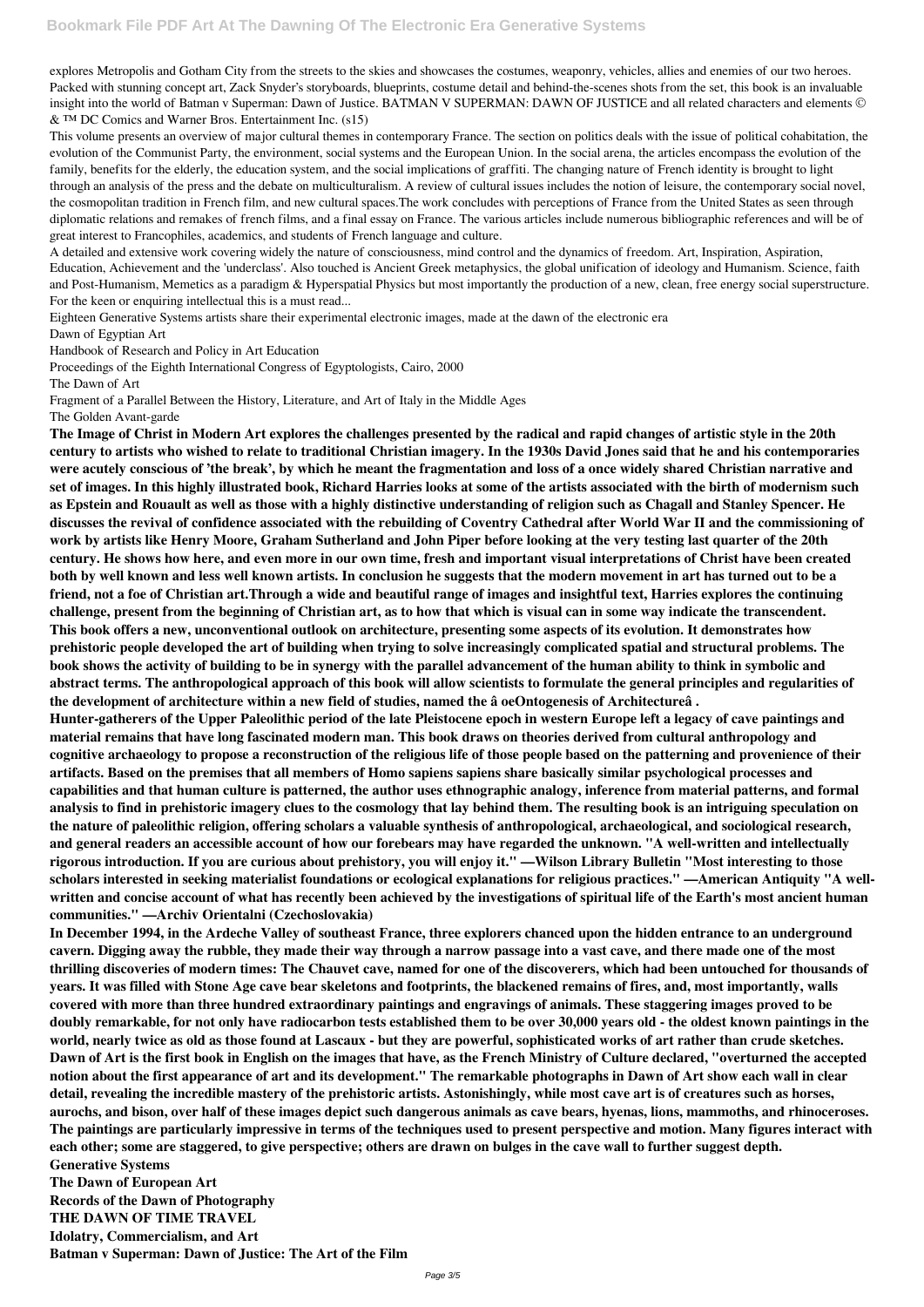Challenges the widely held assumption that the Neolithic saw an overall cognitive revolution.

DAWN OF THE LIFE is a composite of two projects, viz. 'The Transcendental Future' (1980) and 'The Way of Evolution' (1981) and therefore combines dialogues with essays in a largely philosophical text which has the merit of both a lengthy introduction and a summational aphoristic appendix, as per custom for John O'Loughlin's works at this comparatively early stage of his development as a self-taught philosopher, or thinking literary writer. The 'dawn' in this instance is a new one, and the 'life' has more to do with eternity than with anything temporal, much less infinite or even finite.

A new edition of the first official art book for Final Fantasy XIV, boasting over 1,000 pieces of full-color artwork, along with comments from the developers and an exclusive bonus item code! Featuring artwork from character designer Akihiko Yoshida and the Final Fantasy XIV art team, A Realm Reborn: The Art of Eorzea -Another Dawn- collects the illustrations created throughout the process of developing the groundbreaking online game. This 300-page, full-color volume showcases beautiful concept designs, environment artwork, sketches and more, accompanied by production notes and comments from the developers. Includes an exclusive bonus item code for an in-game Windup Enterprise minion! (NOTE: E-book edition does not include bonus item code.) The first volume in the line of Final Fantasy XIV official art books.

Introduction to Art Therapy: Sources and Resources, is the thoroughly updated and revised second edition of Judith Rubin's landmark 1999 text, the first to describe the history of art in both assessment and therapy, and to clarify the differences between artists or teachers who provide "therapeutic" art activities, psychologists or social workers who request drawings, and those who are trained as art therapists to do a kind of work which is similar, but qualitatively different. This new edition contains a DVD-ROM with over 400 still images and 250 edited video clips for much richer illustration than is possible with figures alone; an additional chapter describing the work that art therapists do; and new material on education with updated information on standards, ethics, and informing others. To further make the information accessible to practitioners, students, and teachers, the author has included a section on treatment planning and evaluation, an updated list of resources – selected professional associations and proceedings – references, expanded citations, and clinical vignettes and illustrations. Three key chapters describe and expand the work that art therapists do: "People We Help," deals with all ages; "Problems We Treat," focuses on different disorders and disabilities; and "Places We Practice," reflects the expansion of art therapy beyond its original home in psychiatry. The author' sown introduction to the therapeutic power of art – as a person, a worker, and a parent – will resonate with both experienced and novice readers alike. Most importantly, however, this book provides a definition of art therapy that contains its history, diversity, challenges, and accomplishments.

When God Left the World The Dawn of Belief Dawn of the Life Sacramental Poetics at the Dawn of Secularism An Introduction to Palaeolithic Cave Painting The Art Journal This book is not about what we can teach animals, but what they can teach us. Their differences are often not as radical as most humans imagine, which is one reason we love animals. We have more neurons in our neurological systems, but we share many of the same features and underestimate what they have learned about survival strategies over the eons. We stop and think a lot more, but in doing so can sometimes interfere with natural processes and the results are not always good. Animals provide a good platform from which we should launch emotionally and even ethically if we pay attention to them. This book is unlike carefully documented scholarly articles that Dr. Thomas also writes. It is written for

a wide popular audience, and is loaded with stories and humor. It is meant to be easy to read for almost anyone. Art at the Dawning of the Electronic EraGenerative SystemsLonesome

A philosopher and an artist place the phenomenon of avant garde in different perspectives. They wonder how avant garde artists navigate the cultural, financial and technological challenges in past and present. They draw the conclusion that artists have become adept at manipulating the same forces that they seek to exaggerate and articulate in their work. "This catalogue is published in conjunction with the exhibition 'The Dawn of Egyptian Art' on view at the Metropolitan

Museum of Art, New York from April 10 to August 5, 2012"--T.p. verso.

Dawn of a New Day (American Century Book #7)

Consciousness, Creativity, and Self at the Dawn of Settled Life

Dancing at the Dawn of Agriculture

International Criminal Justice and Its Early Exponents

The Ontogenesis of Architecture

The Dawn of Modern Warfare

**Sacramental Poetics at the Dawn of Secularism asks what happened when the world was shaken by challenges to the sacred order as people had known it, an order that regulated both their actions and beliefs. When Reformers gave up the doctrine of transubstantiation (even as they held onto revised forms of the Eucharist), they lost a doctrine that infuses all materiality, spirituality, and signification with the presence of God. That presence guaranteed the cleansing of human fault, the establishment of justice, the success of communication, the possibility of union with God and another, and love. These longings were not lost but displaced, Schwartz argues, onto other cultural forms in a movement from ritual to the arts, from the sacrament to the sacramental. Investigating the relationship of the arts to the sacred, Schwartz returns to the primary meaning of "sacramental" as "sign making," noting that because the sign always points beyond itself, it participates in transcendence, and this evocation of transcendence, of mystery, is the work of a sacramental poetics. Staking out new territory in the history of art, this book presents a compelling argument for a lost link between the panel-painting tradition of Greek antiquity and Christian paintings of Byzantium and the Renaissance. While art historians place the origin of icons in the seventh century, Thomas F. Mathews finds strong evidence as early as the second century in the texts of Irenaeus and the Acts of John that describe private Christian worship. In closely studying an obscure set of sixty neglected panel paintings from Egypt in Roman times, the author explains how these paintings of the Egyptian gods offer the missing link in the long history of religious painting. Christian panel paintings and icons are for the first time placed in a continuum with the pagan paintings that preceded them, sharing elements of iconography, technology, and religious usages as votive offerings. Exciting discoveries** Page 4/5